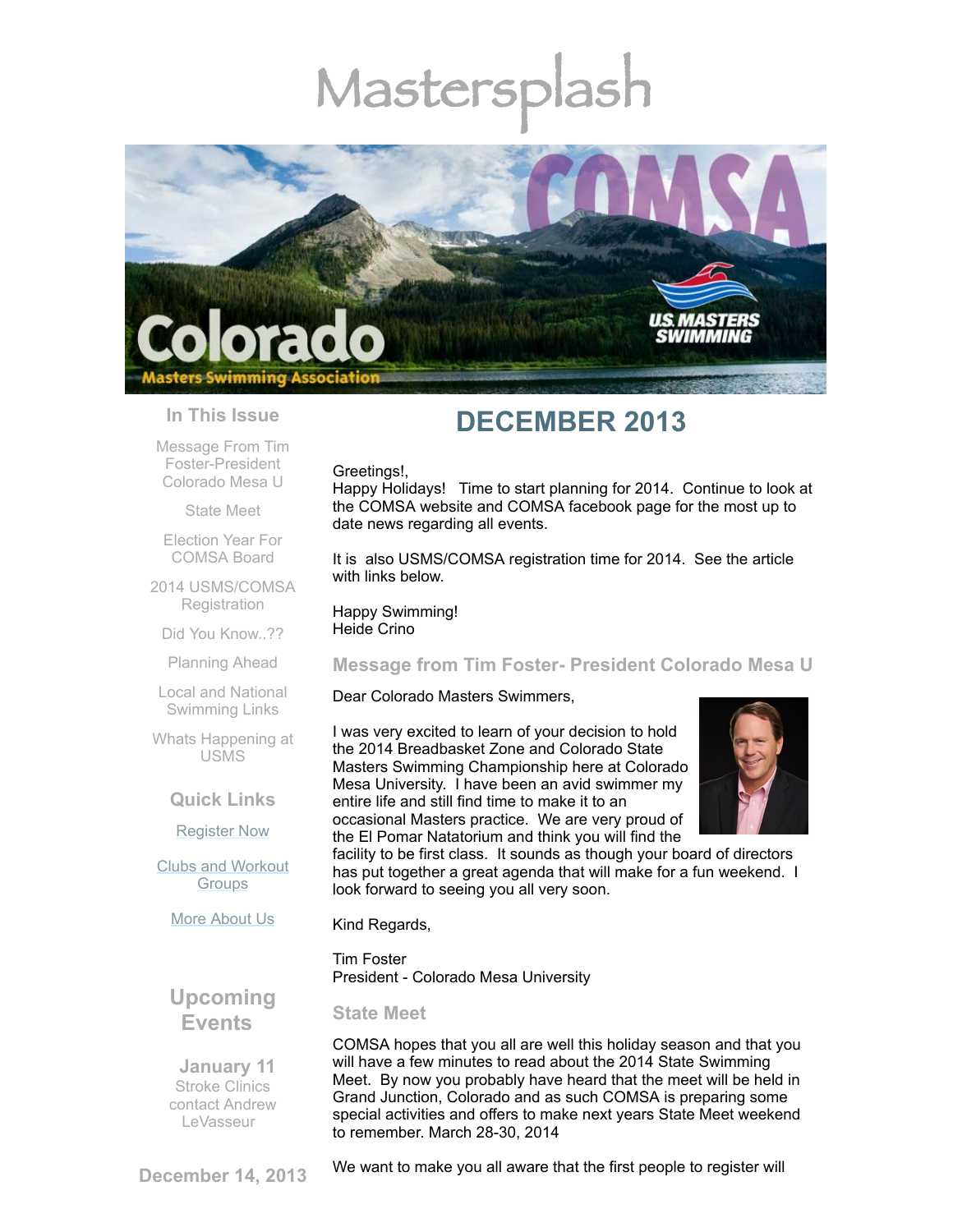2013 Denver Athletic Club Masters SCM Meet The Denver Athletic Club Meet info [/registration](http://www.comsa.org/events/2013%20pool/2013DACMastersMeetSheet.pdf)

**January 14, 2014**  Colorado Swimming Hall of Fame Pentathalon George Washington HS, Denver meet info coming soon

**February 9, 2014** The Rock Classic Castle Rock meet info coming soon

### More [Information](http://www.comsa.org/)

## **Ongoing Events**

**400 yd Kick for Time** Dec 1-31, 2013 event info and [registration](http://www.usms.org/comp/event.php?MeetID=20131201MEMO-1Y)

**Butterfly is Not a Crime Postal Swim Oct 15,2013-Aug 31 2014** event [info/registration](http://swimflyfast.com/)

## **[Contact](mailto:heidecrino@gmail.com?)**

save money on hotel accommodations. Also, we have reserved two large buses for the trip to GJ and COMSA is paying for half of the fare. The buses will be available for the round trip and for trips to and from the swimming pool. All of this will be posted in the meet registration form... due out soon. Continue to check out the COMSA website for meet registration form. [comsa.org](http://comsa.org/)

There are other fun activities that we are putting together and ask that you take a moment to join us on Facebook to stay apprised of the agenda.

<https://www.facebook.com/ComsaSwimmers?ref=hl>

## Happy Thanksgiving from COMSA!

## <span id="page-1-0"></span>**Election year for COMSA board positions**

2014 is an election year for COMSA and we will be holding our elections for five board positions at our annual meeting. The annual meeting will take place at the state meet in Grand Junction. Nominations for these five board positions are due to Brian Hoyt [\(bkhoyt@gmail.com](mailto:bkhoyt@gmail.com)) by January 15, 2014

Elections will be held for the following board positions: Chair Vice Chair **Secretary** Registrar **Treasurer** 

To see the described duties for each of the above positions please see article IV of our by laws. These can be found under the "leadership and board" section in the purple section on left side of the page at: [comsa.org](http://comsa.org/)

## <span id="page-1-1"></span>**2014 USMS/COMSA Registration Open Now**

Registration in United States Masters Swimming and the Colorado Masters Swimming Association is based upon a calendar year (not from the time you register). Registration fees are \$40 (January 1- December 31). The registration period for each calendar year starts on November 1, with memberships expiring on December 31 of the following year (14 months). Your membership in USMS/COMSA includes:

- SWIMMER magazine, the official publication of United States Masters Swimming. Content is directly related to all areas of swimming for adults.
- The Master Splash newsletter, the official publication of COMSA, announces local swimming related events.
- Secondary insurance coverage, which covers all workouts and events where all participants are USMS registered.
- Opportunity to participate in local, national and international competitions as well as open water swims, and clinics.

All swimmers must register with one of the three Colorado Masters Swimming Association registered clubs or as unattatched. Selecting the correct club is critical if you plan to swim individual or relay events in USMS sanctioned meets. For a detailed explanation and link to register, <http://www.comsa.org/joining/join-online.html>

## <span id="page-1-2"></span>**Did You Know...?**

Back by popular demand.....The Beer Relay will be held Saturday March 29th at the 2014 State meet in Grand Junction.. Check out the starter in this 8X200 version of the Relay.